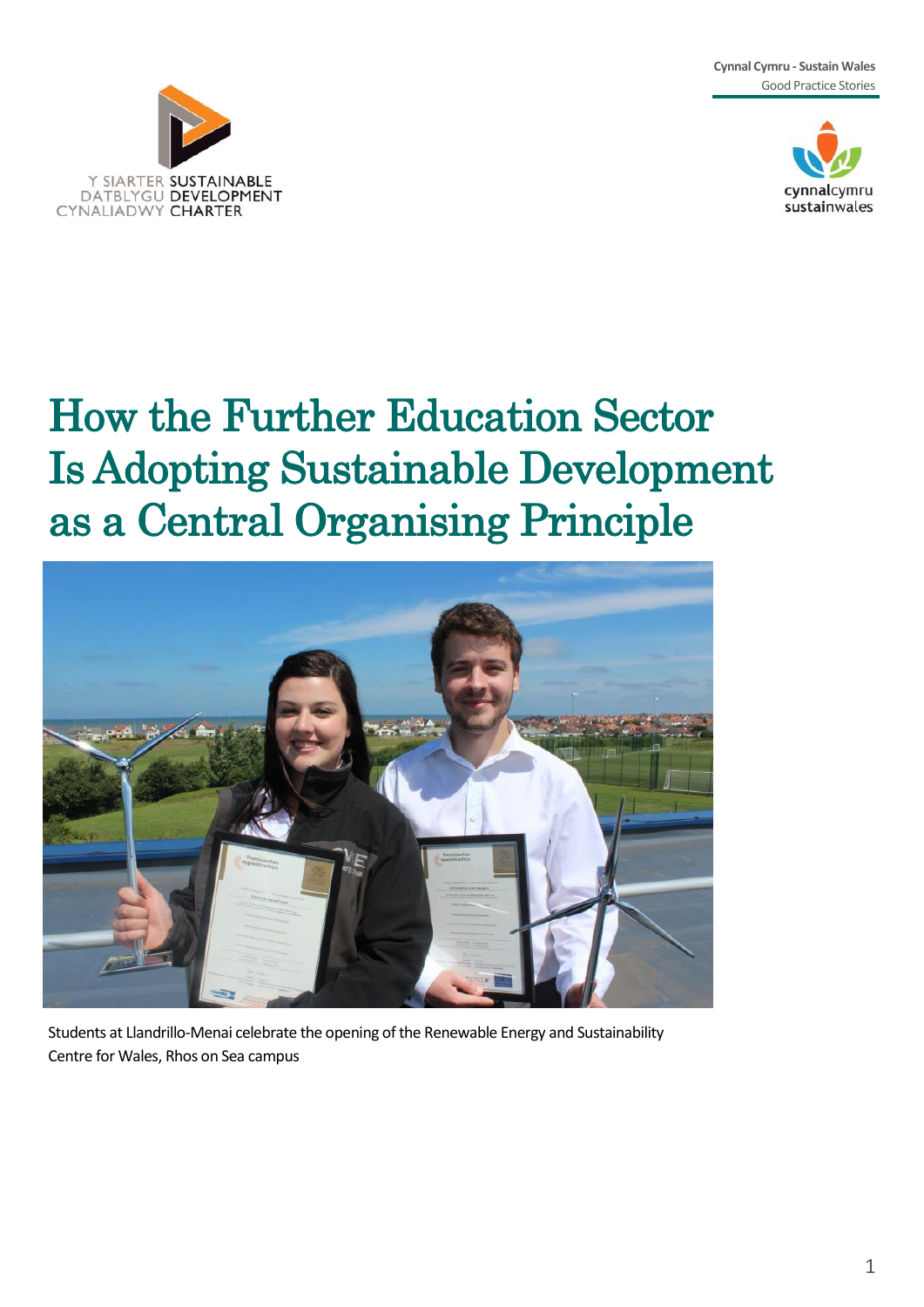### Researched and written by Rhodri Thomas

### Cynnal Cymru - Sustain Wales 2014

#### Acknowledgements;

We wish to thank the following people for their time, professional expertise and hospitality.

Alex Hesse, Angela Penny, Beth Rich, Carol Allen, Chris Long, Christine Jenkins, Colin Heffy, Dave Evans, Dave Howells, David Phillips, Diane Sinclair, Emil Evans, Geraint Jones, Guy Lacey, Ian Rowe, Kathryn Robson, Katie Griffiths, Maxine Thomas, Medi Williams, Niki Shuttleworth, Rhian McCarthy, Rick Bedson, Sam Faire, Steve Jackson, Sylvia Davies (Colleges Wales), Sylvia Davies, Vivienne Martin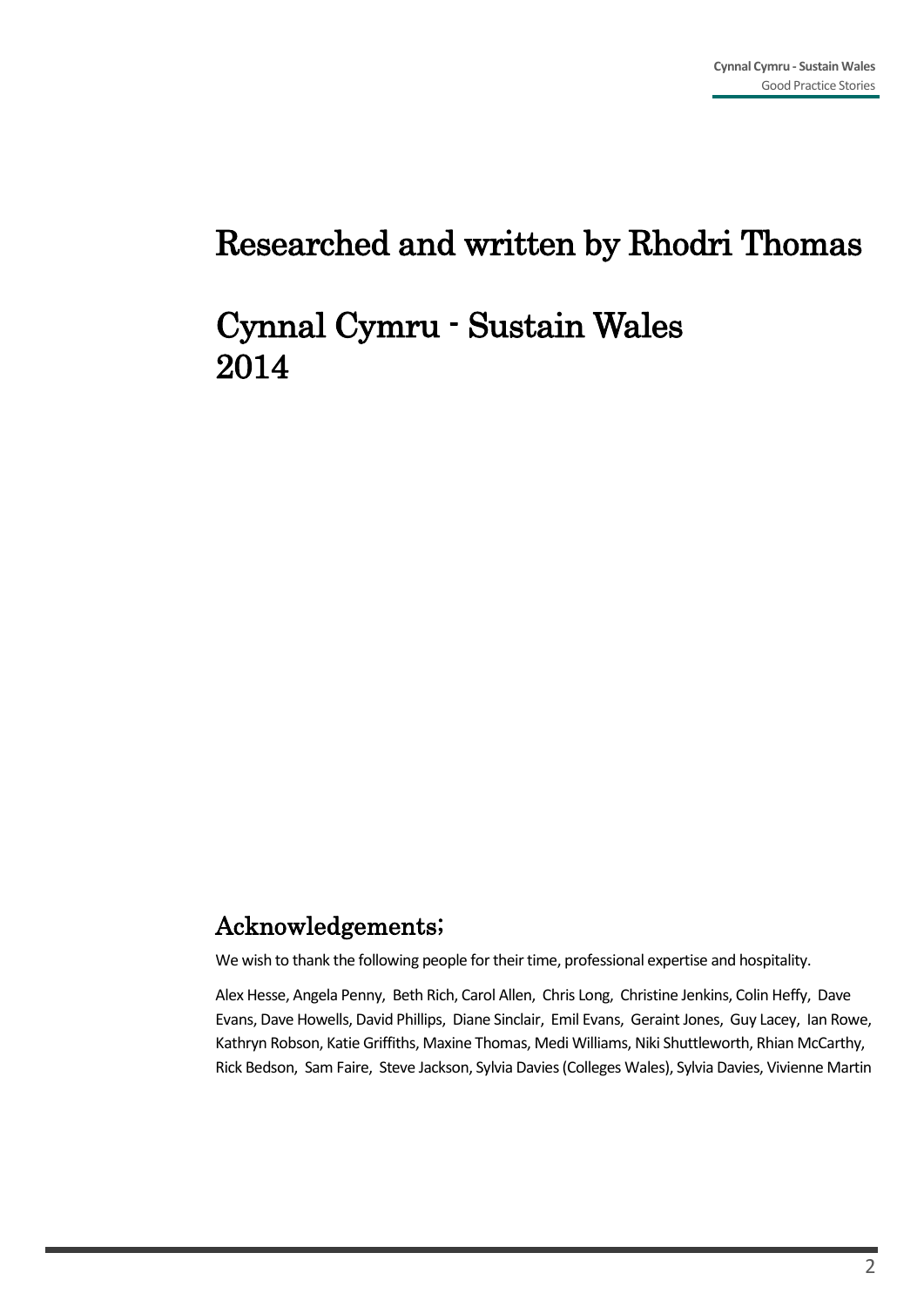### Skills for Sustainability and FE as a driver for Change Foreward

Why is it that we have allowed the astounding pace of successive technological developments in the modern world to reduce the futures horizon to a point where most attention is paid to present and near-future challenges? How is it possible that whole sections of our global society are uneducated, living in poverty, facing starvation or living in the shadow of conflict? Why do we see continuing destruction of our natural capital and how have we allowed atmospheric carbon to reach 401.3 parts per million? As the gap between rich and poor, north and south and the have and have-nots continues to widen perhaps our senses have simply been moulded to become ever more desensitised? Has deregulation, privatisation and globalisation simply imposed materialistic values on individuals and is this creating a vicious circle of greed and insecurity? So what are we willing to sacrifice in the pursuit of unsustainable living?

In order to meet these global challenges of complexity, uncertainty and unsustainability, we need minds capable of creating new possibilities and an ability to translate ideas into action to transform our daily experiences into ones that allow a sustainable future.

This raises both challenges and opportunities for leadership and management in delivering a commensurate educational response for outstanding teaching, learning and assessment for sustainability.

Are Colleges taking action right now to ensure resilience to emerging global challenges? Do you know what your college will look like in 10-20 years' time? Do you know what employment skills will be required of your learners? Do you know who your learners will be and how your relationship with the community may change?

Sustainability is the single greatest leadership challenge of our time; should we not therefore reenvision, re-invent and re-define the business model for sustainability? An avalanche is coming and we have the option to stand still or move out of its' way.

*'It's tragic because, by my reading, should we fail to radically change our approach to education, the same cohort of students we're attempting to "protect" could find that their entire future is scuttled by our timidity.*

(D. Putnam, 2012)

Chris Long, Health, Safety and Sustainable Development Manager, Bridgend College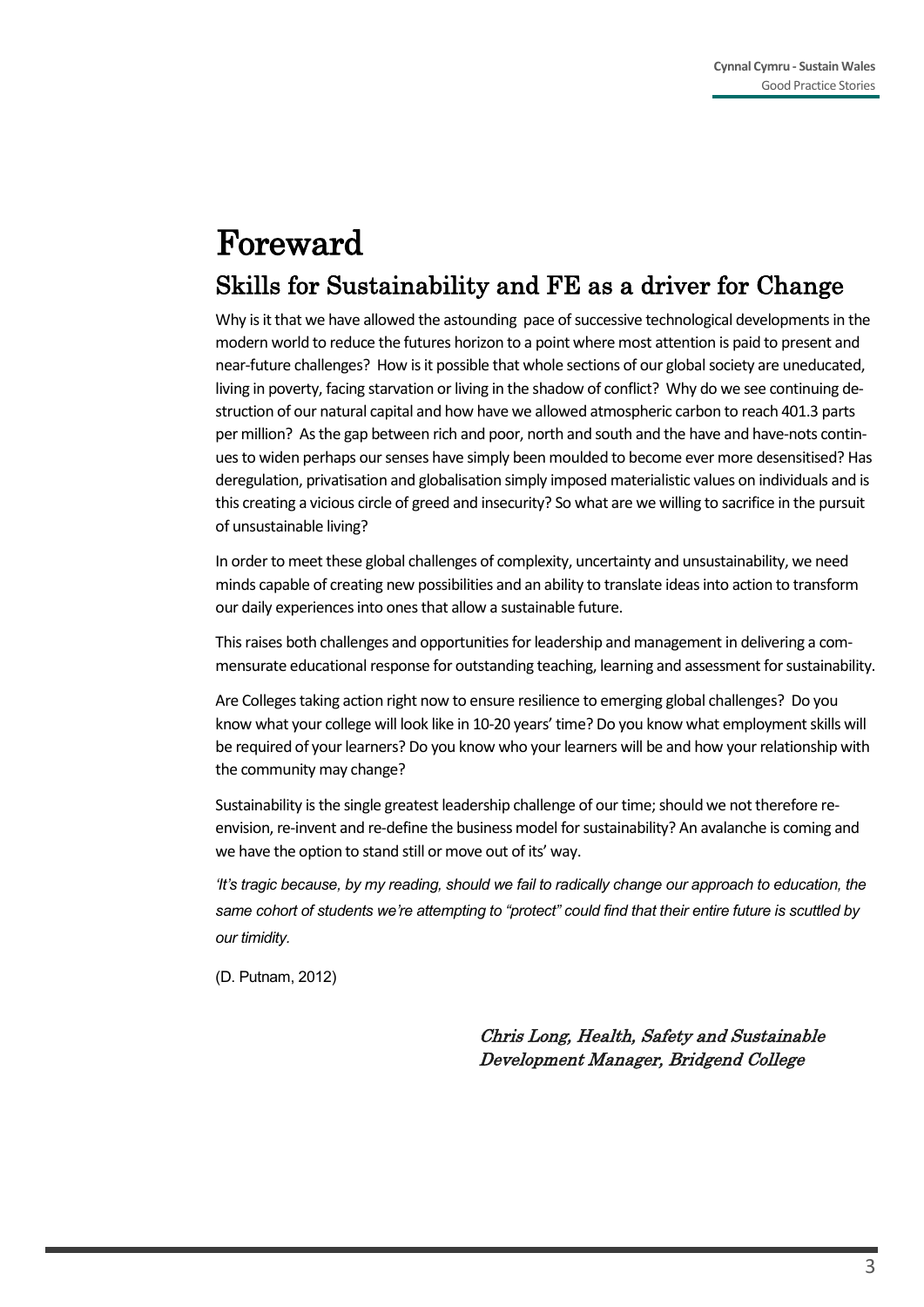# **Contents** 1.0 Introduction

- 1.1 Further Education in Wales
- 1.2 Policy Context

# 2.0 Colleges and Sustainable Development

### 2.1 Leadership

- 2.1.1 Individual Leadership
- 2.1.2 Financial Leadership & Long Term Thinking
- 2.1.3 Dispersed Leadership & Shared Responsibility
- 2.1.4 Strategy & Planning
- 2.1.5 Regional Leadership & Partnership
- 2.2 Teaching & Learning
	- 2.2.1 Curriculum Cymreig
	- 2.3 Facilities & Estates
- 2.4 Student & Staff Well Being
- 2.5 Measuring & Reporting

# 3.0 Conclusions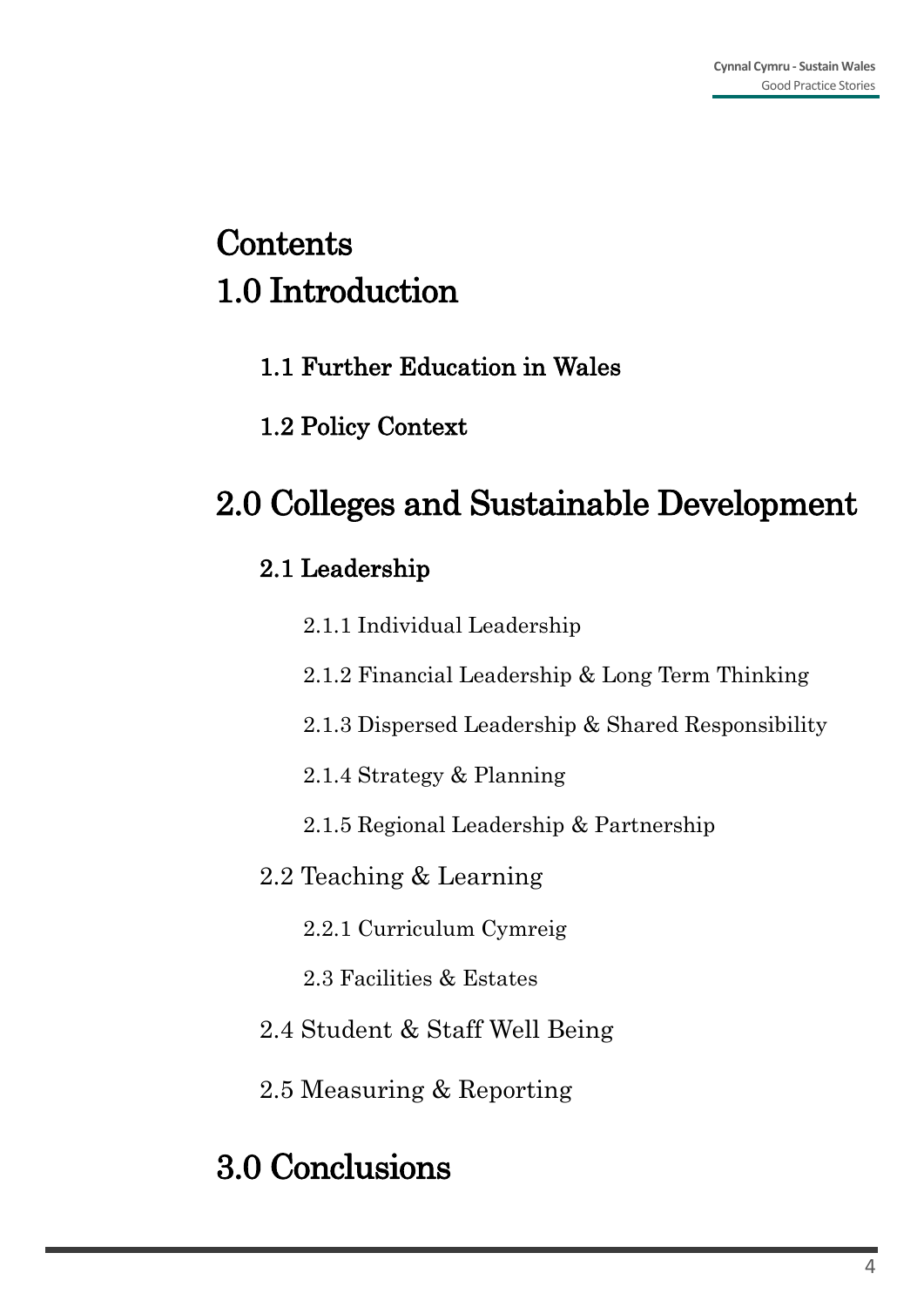# 1.0 Introduction

The Welsh Government's Sustainable Development Charter and the Wellbeing of Future Generations (Wales) Bill provide a new context for public service delivery in Wales. The Bill will put into law six clear, integrated, well-being goals for Wales. A Commissioner for Future Generations in Wales will support public bodies in making better, more sustainable choices, and safeguard the well-being of future generations in Wales. The Bill also obliges public bodies to work together better, whilst also working with communities to find sustainable solutions to improve well-being, by reforming integrated community planning arrangements and establishing Public Services Boards.

Although Further Education colleges will not be subject to the duty enacted by the bill, as members of public service boards they will be part of the framework of organisations that make decisions and take action in pursuit of the bill's goals. On the introduction of the bill in July 2014 the goals were as follows:

| Goal                                       | <b>Description</b>                                                                                                                                                                                                                          |  |
|--------------------------------------------|---------------------------------------------------------------------------------------------------------------------------------------------------------------------------------------------------------------------------------------------|--|
| A prosperous<br><b>Wales</b>               | An innovative and productive, low carbon emission, economy that makes more<br>efficient and proportionate use of resources; and which generates wealth and<br>provides employment opportunities for a skilled and well-educated population. |  |
| <b>A resilient Wales</b>                   | A biodiverse natural environment with healthy functioning ecosystems that sup-<br>port social, economic and ecological resilience and the capacity to adapt to<br>change.                                                                   |  |
| A healthier Wales.                         | A society in which people's physical and mental well-being is maximised and in<br>which choices and behaviours that benefit future health are understood.                                                                                   |  |
| A more equal                               | A society that enables people to fulfil their potential no matter what their back-                                                                                                                                                          |  |
| A Wales of cohe-<br>sive<br>communities.   | Attractive, viable, safe and well-connected communities.                                                                                                                                                                                    |  |
| A Wales of vibrant<br>culture and thriving | A society that promotes and protects culture, heritage and the Welsh language,<br>and which encourages people to participate in the arts, and sports and recrea-                                                                            |  |

We will show in this report how the Further Education sector in Wales has an enormous contribution to make in delivering these goals and is already delivering tangible outcomes to this end. This report does not claim to be a comprehensive or detailed analysis of the sector and is offered as a snapshot or illustrative window. It is based on interviews and investigations of seven colleges.

These are; Grwp Llandrillo Menai, Coleg Cambria, Pembrokeshire College, NPTC Group, Bridgend College, Coleg Gwent and Cardiff and Vale College. All of these colleges have signed the Sustainable Development Charter. In addition to the report we provide a series of mini case studies that focus on a particular aspect of a college's contribution to the goals and sustainable development in general.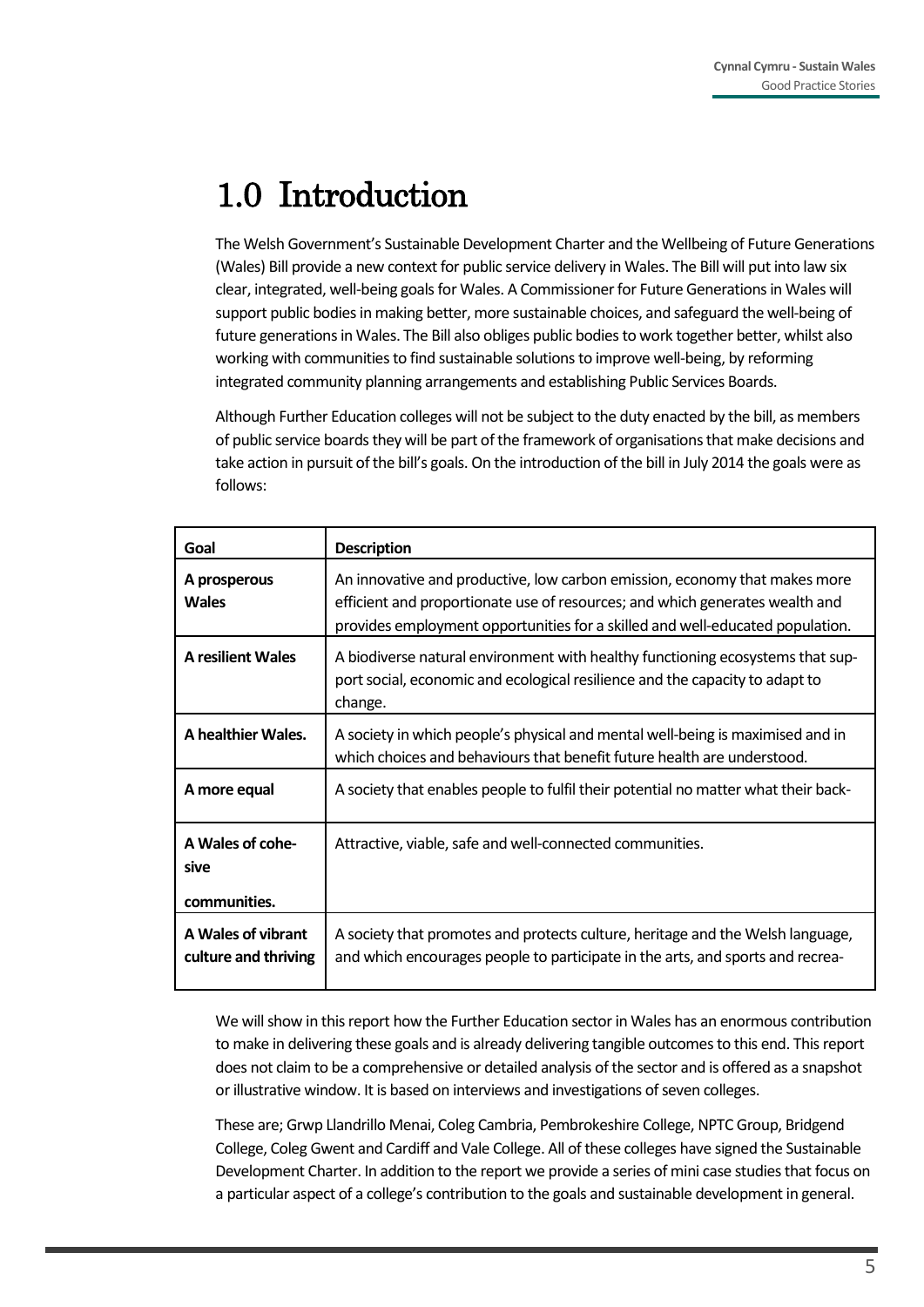### 1.1 Further Education (FE) in Wales

There are fifteen Further Education colleges/institutions in Wales. This follows a recent period of mergers. In addition to the campus colleges there are the YMCA Community College and the Workers Educational Association providing FE in the community. A map showing the distribution of the colleges and links to their websites can be found on the Colleges Wales website [www.collegeswales.ac.uk/en](http://www.collegeswales.ac.uk/en-GB/wales_colleges-42.aspx)-GB/wales\_colleges-42.aspx

The FE colleges of Wales show a lot of variation in size, number and type of students, and the educational services provided. Some have chosen to specialise in the provision of services aimed at satisfying a particular need or employment sector as well as providing general post 16 education.

*"FE Colleges in Wales offer 80% of all post-16 qualifications and provide learning experiences for almost 200,000 people in Wales. Two-thirds of all 16-18 year old learners in Wales choose to study at colleges. Even more adults (by far) study at college. 80% of students in colleges are adults over the age of 19. Most study part-time." COLLEGES WALES*

### 1.2 Policy Context

Each college/institution is funded directly by The Welsh Government's Department for Education and Skills although they are also free to generate their own income. They are responsible for their own governance and management and since 1992 are no longer in local authority control.

The Welsh Government policy, "Transforming Education and Training Provision in Wales", was launched in September 2008 and sets out the case, guidance and framework for all post 16 education providers to work in partnership across geographic areas and skill sectors. In particular it calls for local/regional activity to evolve in response to evidence of need. In 2009, the policy was supplemented by "Transformation - Y Siwrnai" which acted as a review of the implementation of the original policy one year after its launch. This policy is thus the driver for a Learning Partnerships approach that puts further education in a local/regional context with a strong expectation that colleges will work with schools, universities and employers in their area.

The policy is implicated in the round of recent mergers which have seen 25 institutions in 2008, become 15 today.

In 2008, the Welsh Government issued guidance on Education for Sustainable Development and Global Citizenship (ESDGC) for all educational sectors. The FE guidance includes good practice case studies that show how the principles of sustainable development should inform governance and management and not just curriculum design. The guidance is clear on the holistic, whole-system philosophy that defines sustainable development.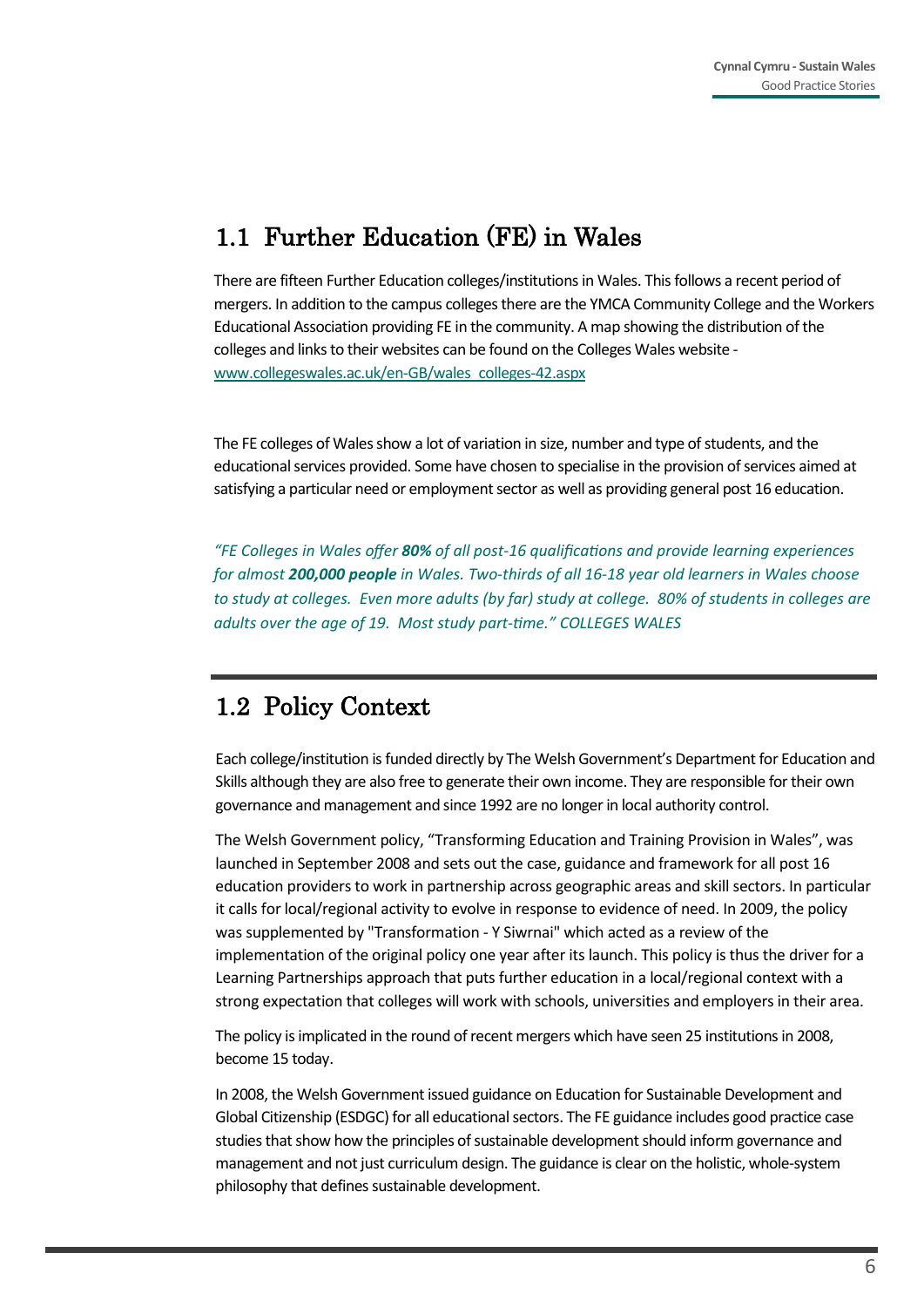Estyn is the office of Her Majesty's Chief Inspector of Education and Training in Wales, independent of but funded by the Welsh Government. It is the body responsible for quality control and the maintenance of standards in all education except higher education. In its inspections of colleges, Estyn looks for evidence of how the principles of ESDGC inform teaching and management.

In November 2012 The Welsh Government published a review of qualifications for 14 to 19 year olds. This has major implications for FE and raises the profile of the Welsh Baccalaureate in particular. It also develops the concept of "Learning Area Programmes" which are intended to produce outcomes of use to both the student and the wider economy. Each programme is meant to direct a student towards further study in the specific learning area or employment within that area. It is claimed that this approach also allows input from relevant employers and sectors of the community and integrates with the Welsh Baccalaureate. Examples of programmes include; "construction", "hair and beauty", "land-based studies".

# 2.0 Colleges and Sustainable Development

In 2008, The Welsh Government issued guidance to Further Education colleges on how they should interpret and contribute to the commitment to sustainable development. This document was preceded by the ESDGC Action Plan 2006/2008.

At the time of its publication there was considerable energy and enthusiasm for ESDGC in Wales. The FE guidance is a reflection of that and is one of several similar documents written for the different parts of the educational sector. It and its companion documents are well researched and represent a body of practical experience by teachers, academics and policy makers. The document is in part a response to an Estyn survey on ESDGC and to the development of the concept of sustainability at an international level. The document also quotes the findings of Sir Adrian Webb's review "*Promise and Performance"* that identified a need for radical change in the Further Education sector and states that ESDGC can make "a significant contribution" to the changes called for.

A core part of the document is six case studies and it is interesting that even with mergers these are largely the same colleges that today exhibit good practice on integrating sustainable development principles into management and teaching. Some of the colleges featured in the 2008 guidance are not referenced in this report. This is not a judgement or indication on their commitment to sustainable development and success in implementing its principles. It is simply a case that they fall outside the group interviewed for this study.

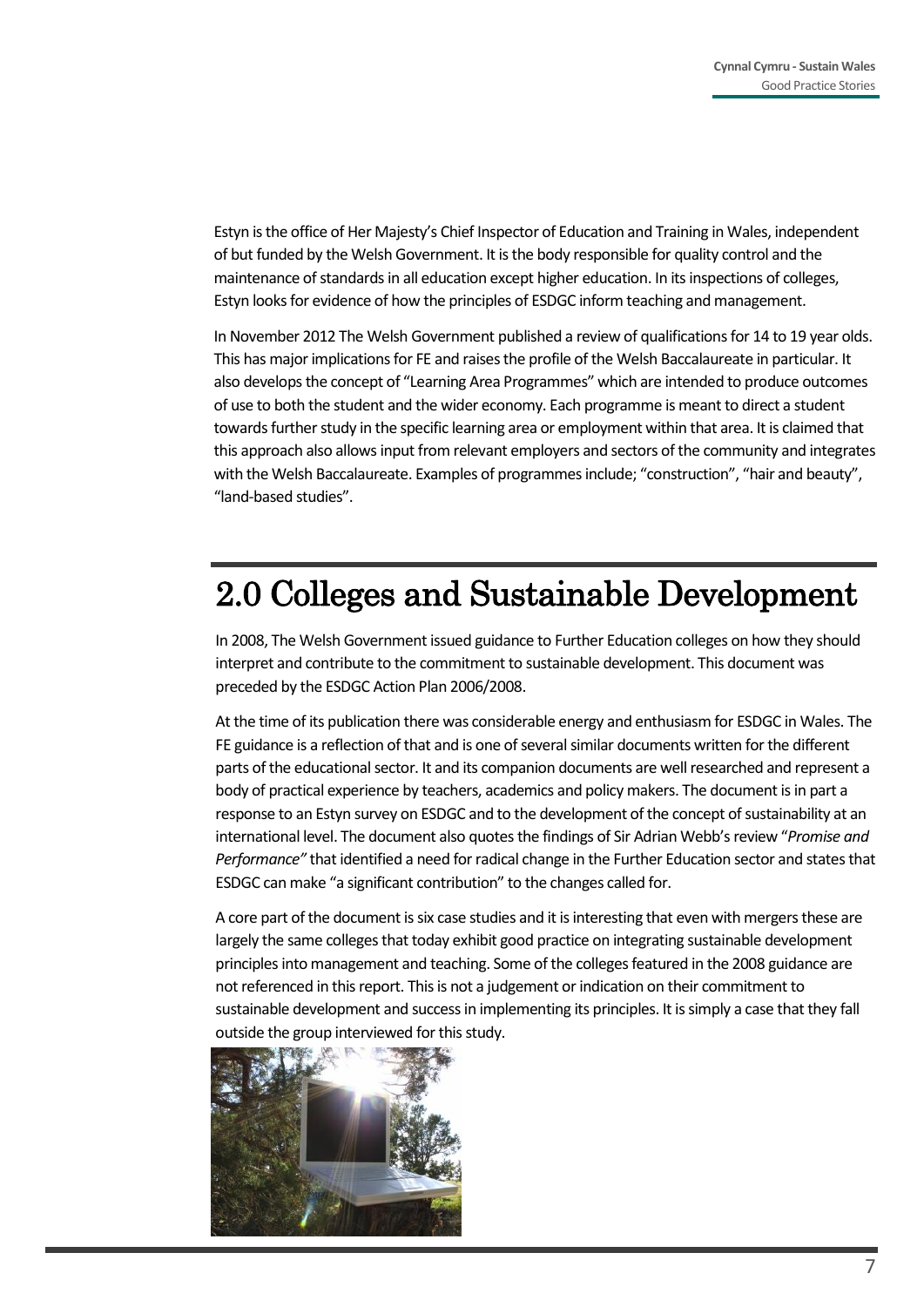# 2.1 Leadership



leadership in embedding the principles of sustainable development in a college. It calls for a commitment to the principles from the board/ corporation, the Principal and senior management team, the estates manager, the curriculum manager and "the ESDGC champion". It requires colleges to establish an ESDGC group that is part of the formal management structure and that includes student representatives. These recommendations have been broadly implemented by the colleges featured in this report. There are variations but the general guidance is adhered to.

Principal of Bridgend College, Simon Pirotte

### 2.1.1 Individual Leadership

Our investigation has highlighted the importance of individual leadership. In a number of colleges, the sustainable development journey began with an individual. In Coleg Cambria for example, Rick Bedson, Head of Estates, Health, Safety and Sustainability first became interested in 2000 when his role was solely focused on health and safety.

"At that time I felt that health and safety had sort of run a good course. The momentum was beginning to slow down in the profession. I saw sustainability as not only being a benefit for the organisation and a way of meeting moral obligations but it also gave a new area for me to become interested in and I took it up with a great deal of enthusiasm."

This is a fairly typical example of how a commitment to sustainable development within an organisation starts with an individual and in the early stages is driven by a personal enthusiasm. An individual alone however cannot change an organisation and what is striking about the colleges in this study is how quickly the senior management accepted the case made by an individual or a team and were prepared to back it. In Pembrokeshire College for example, Maxine Thomas (Head of Safeguarding and Learner Services and one of the longest serving members of staff) reports that the college had "the right Principal at the right time" and that as the sustainable development approach matured, the leadership style changed. Latterly a flatter management structure has allowed ideas from across the college to work their way into strategies and plans.

In some cases however it is the senior management team itself that was the first to grasp the sustainability challenge and initiate a top down culture change. In Bridgend College, The Principal and management team created a new post to drive forward action on sustainability but once the appointment had been made the enthusiasm and knowledge of the individual (Chris Long, Health, Safety and Sustainable Development Manager) became crucial to the success of the initiative.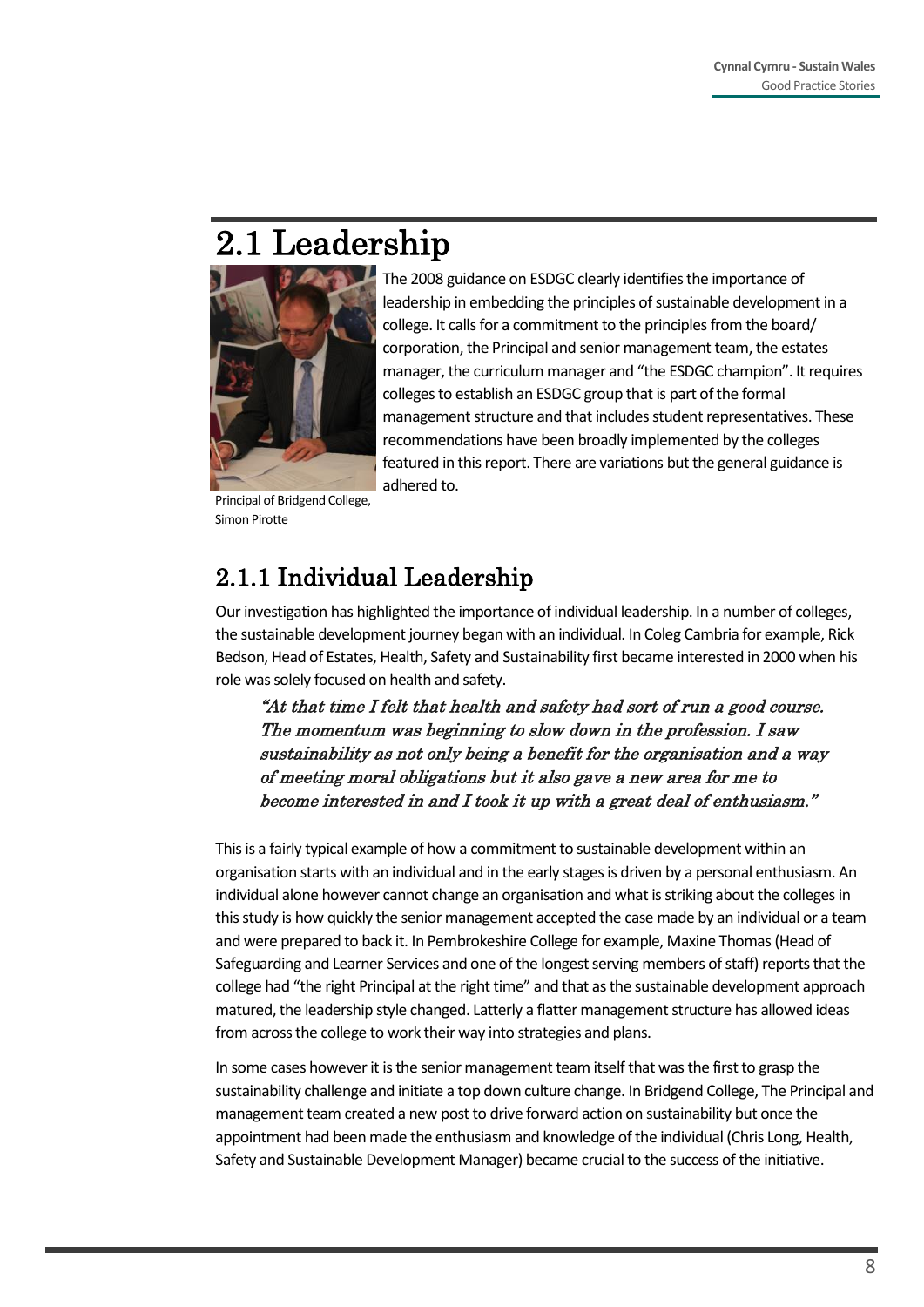### 2.1.2 Financial Leadership and Long Term Thinking

It helped that in the early stages of the colleges' progress, champions of the SD concept were able to make their case in robust financial terms. Many of the colleges had old buildings that were poorly insulated as well as other fixtures and fittings that were inefficient. It is not surprising then that the early adoption of sustainable development was framed as environmental efficiency. What is striking however is the way that the managements' support for SD has evolved in pace with how sustainable development is defined and implemented in the wider professional community. Ten to fifteen years ago the general discourse was focused on environmental impacts and management of risk but now colleges, like the top sustainability performers in the private sector, see their purpose in a global, holistic context and are confident and articulate in identifying sustainable development as their core organising principle.

The Future Generations Bill identifies *long term thinking* as a key behaviour necessary for sustainable development. Implicit in this is the suggestion that short term costs savings are not a sound basis for decision making. Ian Rowe, Health Safety and Environment Manager at Gwent College states that his senior management team have never said 'no' to a well thought out and financially sound environmental improvement idea. Several of the colleges with healthy finances report that investments for long term sustainability are considered on as much as a seven year pay-back period. This is perhaps a luxury that not all colleges (and few SD Charter signatories) can afford given the recent climate of cuts but it does illustrate the timescale associated with sound environmental management and underlines the principle that sustainable development is focused on the needs of future generations as much as the present day.

### 2.1.3 Dispersed Leadership and Shared Responsibility



The supportive relationship between management and the individuals who have championed sustainable development appears to have survived recent mergers and in some cases has led to a spreading of the sustainability culture to other campuses. Grwp Llandrillo Menai for example has fifteen campuses across North Wales with a wide variation in function. Responding to different challenges and taking advantage of different opportunities, campuses can share

learning on operational management and ESDGC. The dispersed leadership approach further supports this with opportunities for staff and students to input ideas into improving the environmental and social impacts of the group as a whole.

In Coleg Cambria, a series of energy and efficiency champions are dispersed across the college. They lead the pursuit of greater efficiency and reduced emissions to the environment. Any financial savings made in pursuing these goals are then passed back to the departments that have made them. This arrangement is supported by staff consultations on environmental sustainability plus the presence of a Health, Safety and Sustainability technician on each site who, as well as having their own personal performance targets, act as local experts for the site/departmental management teams. In Bridgend College, this commitment to shared responsibility is reflected in the structure of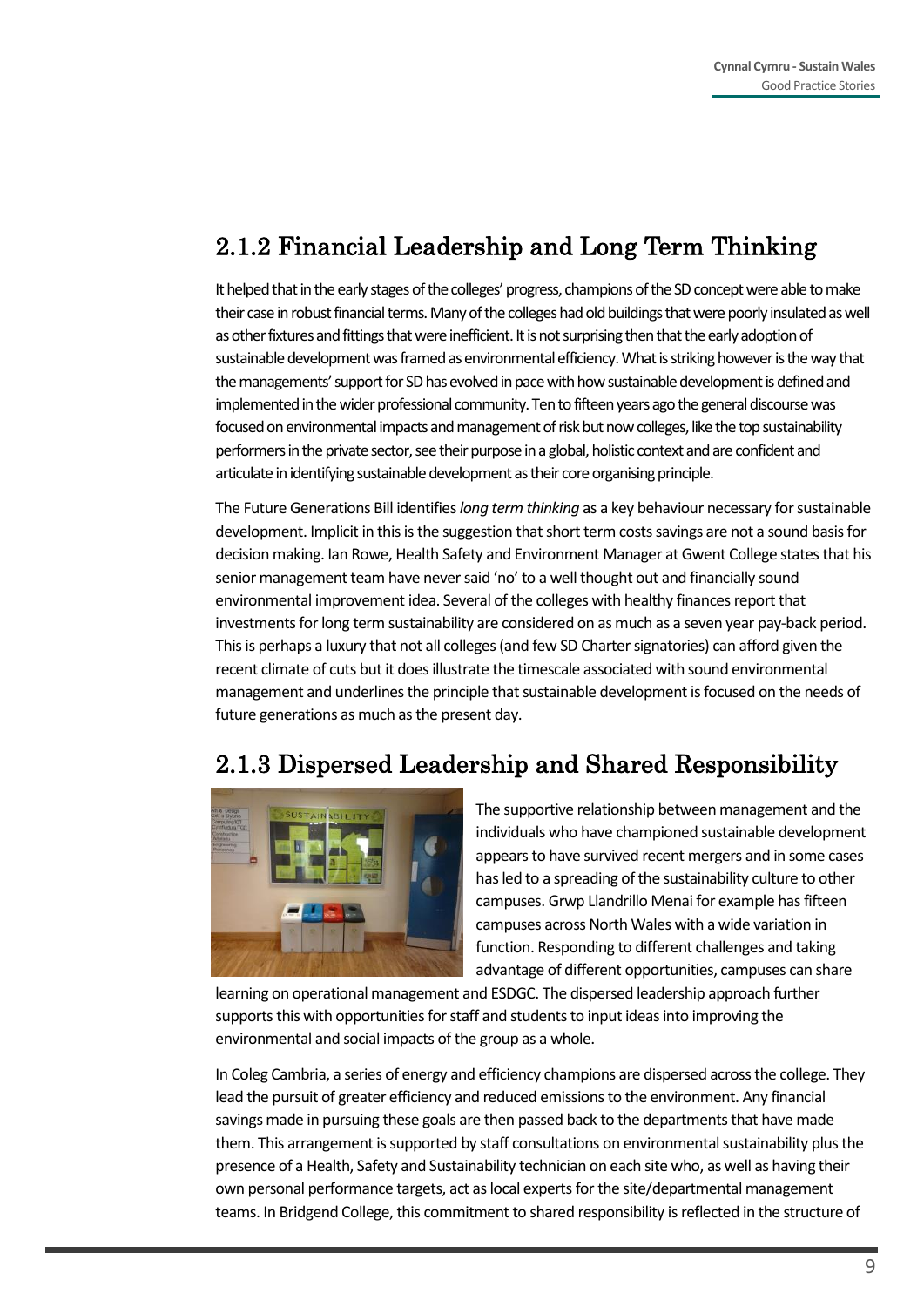the Health, Safety and Environment Committee which includes senior representatives of all departments and sites but more importantly, responsibility for sustainability is included in all job descriptions within the college.

The recent period of mergers has put considerable strain on staff morale but it seems safe to say that those colleges who have got through the merger upheaval and have adopted the dispersed management structure, supported by a consultative and open approach are benefiting from improved staff morale. Those colleges that participated in this research report that staff well-being is an important part of the sustainable development ethos.

#### 2.1.4 Strategy and Planning



Leadership from the top however continues to be important particularly when it comes to business planning. There is some variation between the colleges in how they express their commitment to sustainable development and how it informs governance and strategy. For some it is incorporated and referenced in the overall corporate plan while for others it is presented as a strategy or plan which informs the overall governance. Two of the colleges have opted for a sustainability statement which

is a short expression of values and general commitments with the detail being presented in more targeted policies such as *estates management strategy* or guidance on ESDGC.

It is interesting that while individuals, including senior managers, clearly understand sustainable development as a philosophy of integrated, holistic management, there is a tendency to present sustainability via the policy section of the college's web pages, as *environmental stewardship*, thus parcelling the environmental aspects in a separate place to the contribution of the college to what is sometimes known as "social capital" and of course economic prosperity. This is a pertinent issue to those organisations which are subject to the Well-being of Future Generations Bill as they seek to embrace integrated reporting. The challenge here is to be able to identify how your management of environmental aspects produces economic and social-cultural benefits and fulfils the ambition of;

'healthy people living productive lives in a more prosperous and innovative economy, safer and more cohesive communities, with lower levels of poverty and greater equality; a resilient environment with more sustainable use of our natural resources and a society with a vital sense of its own culture and heritage'

*Programme for Government, Welsh Government, 2011*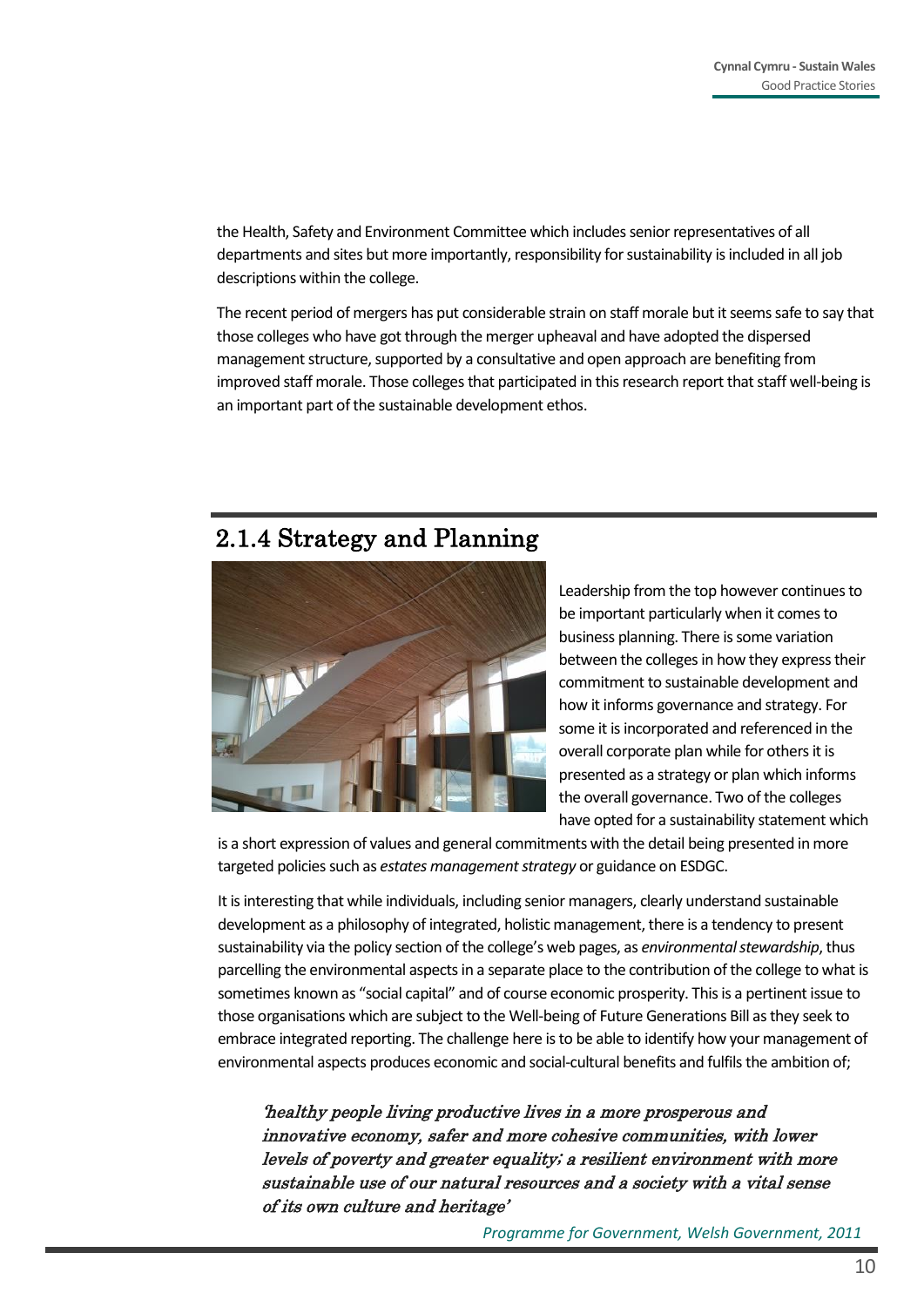### 2.1.5 Regional Leadership and Partnership

Although not subject to the duty enacted by the bill, colleges are an important part of Local Service Boards at both a strategic, executive level and as delivery partners. Aside from the obvious priority of delivering national curriculum outcomes and education and skills for employment, there are other less obvious benefits such as the personal safety and wellbeing of students. Pembrokeshire College for example employs a full time College Nurse who is an appointee of the local health board. In practice this means that the nurse and the counselling service act as an additional resource for the health board providing early stage intervention in student health matters. There is a culture of wider care in which college staff, the health board and designated police officers co-ordinate their activities and share information in pursuit of student well-being.

Colleges also have a role to play in delivering local prosperity. Each college has developed relationships with local business. These can range from "meet the buyer" events which underline the importance of the colleges as procurers of local goods and services, to specific partnerships with important local employers in which the college delivers training for the existing work force and the employer creates apprenticeships for students moving into employment from full-time education. Examples of relationships between colleges and business include; LLandrillo-Menai's support of the off-shore wind industry, Cambria's relationship with Toyota and Airbus, Cardiff and Vale's International Centre for Aerospace Training and Pembrokeshire's School of Marine Engineering.



First Minister Carwyn Jones opens the RWE Wind Turbine Training Centre and apprenticeship programme at Coleg Llandrillo's Rhos-on-Sea campus.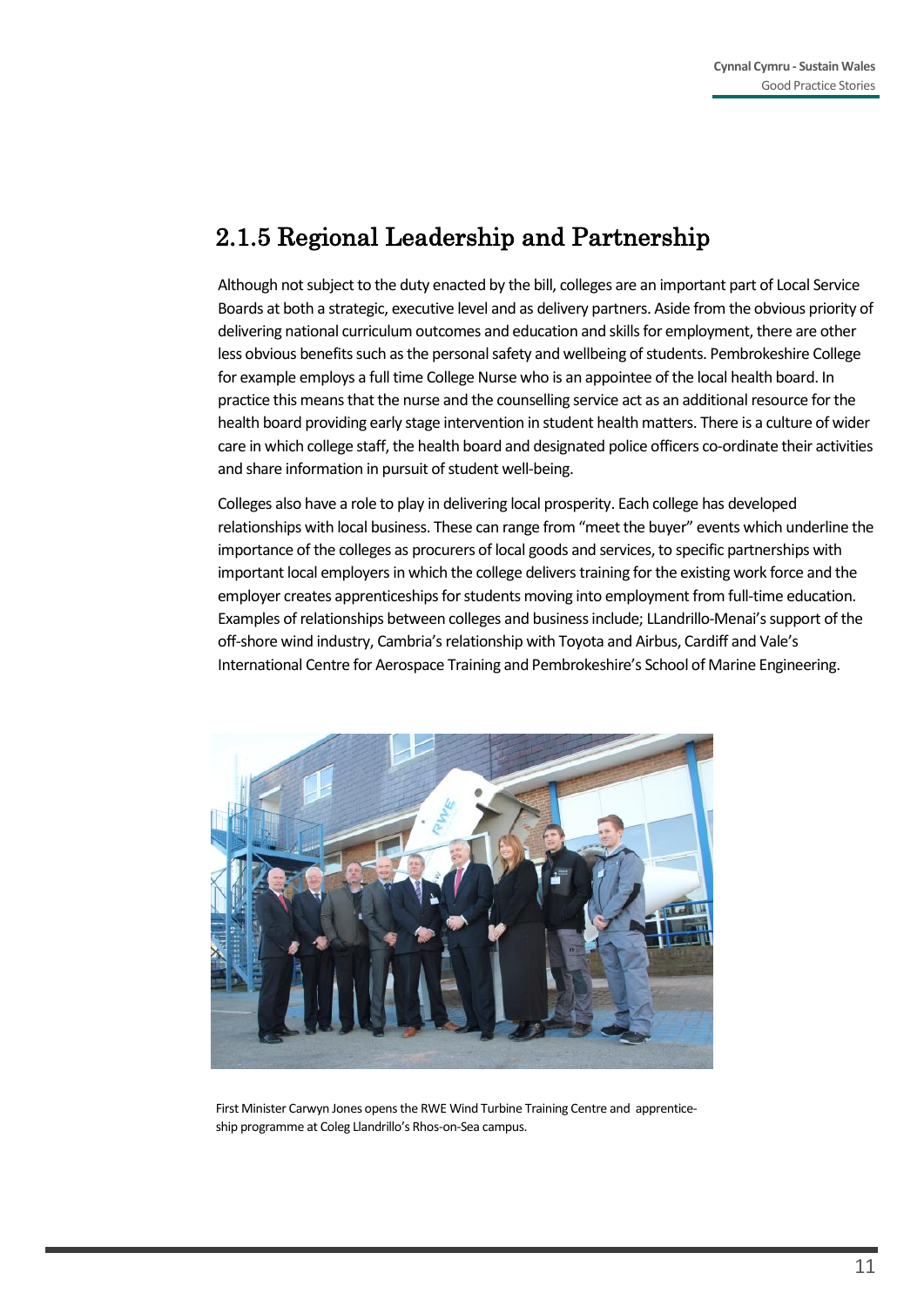### 2.2 Teaching and Learning

Generally speaking, further education colleges in Wales understand Education for Sustainable Development and do it well. At best, ESDGC is completely integrated into all courses and curricula and part of the core function of the college. At worst, it is seen by some tutors as an add-on and a box to tick. Thankfully, the latter is rare. In any case, all the colleges are required by Estyn to integrate ESDGC into teaching and evidence for this will be sought during internal inspection and quality control checks such as peer observation sessions and when schemes of work are submitted by tutors prior to course delivery. Many of the colleges – Grwp Llandrillo Menai and Pembrokeshire for example – have ESDGC as a mandatory item on meeting agendas for all management teams.



All the colleges understand that ESDGC is about the personal development of the learner as much as it is about mitigating damage to the wider system. The NPTC Group for example state that they wish to create "global learners" who can think beyond their immediate context and be creative problem solvers.

The 2008 guidance was explicit in stating that the sustainability approach to estates and facilities management should integrate with

teaching and learning. There are some excellent examples of this. In Coleg Cambria for example there is a Student Assembly funded by the College. The Assembly has an operational budget which funds activities that benefit the students. The sustainability team within the estates department initiated a scheme in which the Assembly is financially rewarded for recycling plastic bottles. Bottle bins were placed around the campus and the student body was encouraged to use them. The waste collection contractor compresses and weighs the material and passes the information to the facilities team via the waste transfer note. The end result is that the college rewards the student body (via the Assembly) for recycling plastic bottles at the rate of £1.50 per cubic metre. Students now police their own activity and plastic bottle recycling rates have increased.

Chris Long, Health, Safety and Sustainability Manager of Bridgend College and David Phillips, Safety Health and Environment Manager of LLandrillo Menai regularly participate in ESDGC teaching activities, visiting classrooms and engaging directly with students.

Several of the colleges display real time energy use on digital displays and share data on energy, water and waste with students either as part of lessons or within the focus of an "ESDGC week". Posters in the classroom are used by some of the colleges to raise awareness of how the building and facilities are being managed.

The colleges are also recognising the need and opportunity to train both sixteen to nineteen year olds and work-based learners in low carbon technology. Llandrillo Menai for example has a New Technology department that address this and uses its own 'green' buildings and infrastructure as a teaching aid for construction and related trades.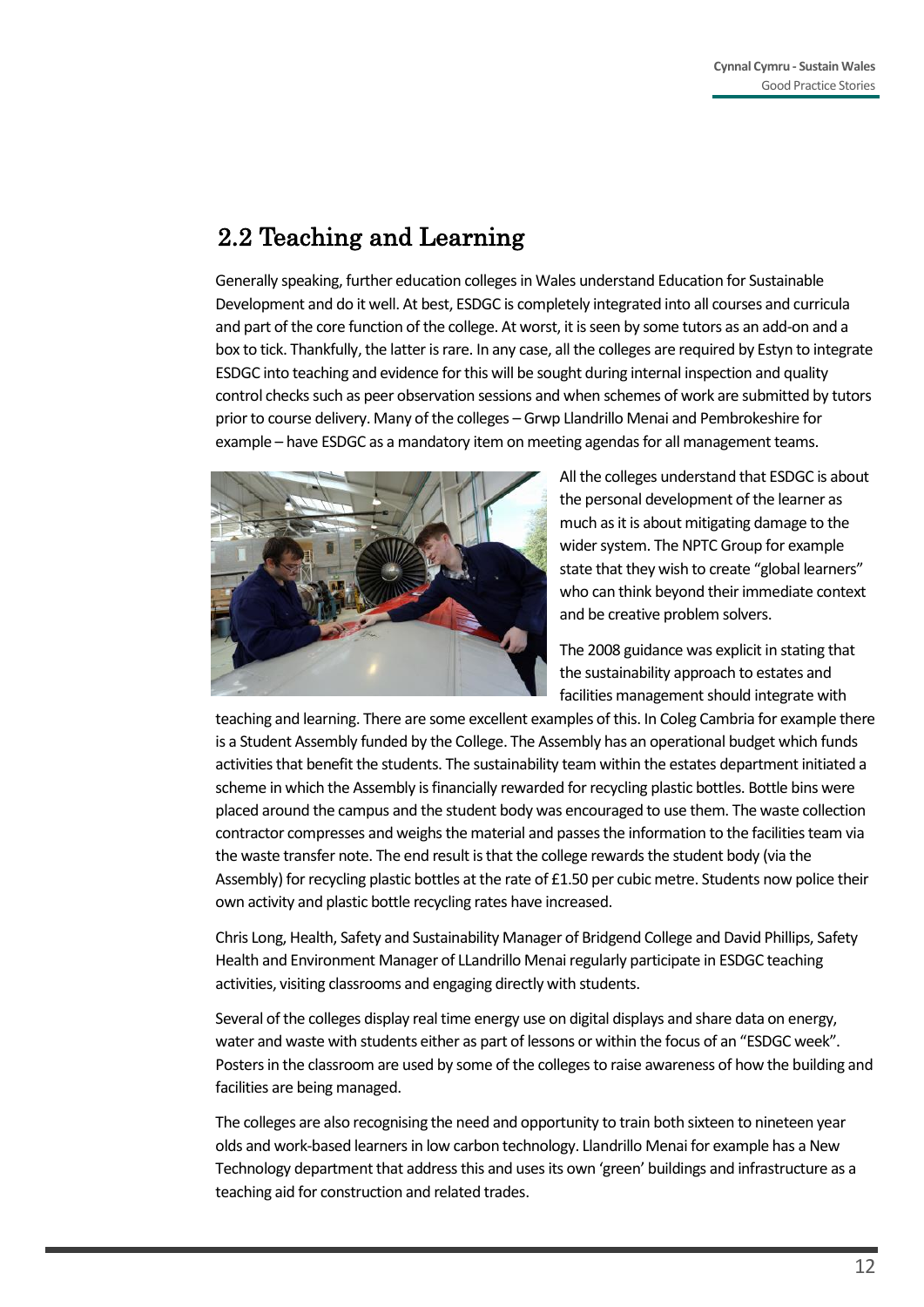The NPTC group, CAVC and Bridgend College have used an external ESDGC specialist "Plan-It Eco" to stimulate staff and engage students. This resulted in a comprehensive sustainability audit of the Neath campus conducted by the students under the auspices of Plan-it Eco which was presented to the senior management.

Based on these interviews and investigations, we sense that ESDGC is generally well established and well-practiced in Further Education although there has been no recent formal Estyn review of this sector that we could refer to. Certain topics such as Catering and Hospitality, Construction and related trades, Land Based Studies, Arts and Humanities and Hair and Beauty lend themselves more easily to ESDGC but creative tutors can weave the themes into less obvious topics. In Cardiff and Vale College for example, there are some excellent examples in the IT department where tutors have encouraged

### 2.2.1 Curriculum Cymreig



The National Curriculum in Wales requires ESDGC be a component of all curricula. A similar requirement exists for raising awareness of Welsh language and culture. This is known as Curriculum Cymreig. These two components of a wider learning experience overlap. They are a part of a college's contribution to the surrounding region's "social capital". This is of particular importance to colleges in the West and North where Welsh is part of the fabric of daily life. Grwp Llandrillo Menai understands the College's role in protecting, enabling and

enriching Welsh language culture. Their starting point is to help students see their bilingualism as an employable skill. The group's Welsh Language scheme upholds the right of every student to do their learning in Welsh. Problems arise however when the awarding and accreditation body is based in other parts of the UK and the College constantly struggles with failures by such bodies to appreciate the practical needs of fulfilling this commitment. For example, if a student has sat an exam in Welsh, it is obviously not acceptable and in conflict with the College's ethos if the accrediting body is unable to provide secondary markers who can read and understand the language.

Cardiff and Vale College takes learners from the culturally and ethnically diverse Cardiff region. For them the challenge is to build the skills of learners for whom English is a second language, therefore their provision of "English for Speakers of Other Languages" (ESOL) courses are an important part of the service they provide to their region. For example they provide "ESOL with Construction" courses and in the past have provided ESOL courses that also develop enterprise and basic business skills.

Generally speaking, Further Education colleges are contributing to the goals of the Future Generations Bill through their course content and teaching practice. There are specific examples which align to specific goals such as the centres that focus on the skills necessary for a low carbon, resource efficient economy and qualifications that focus on care and wellbeing. A key area of activity which has become vulnerable in the face of cuts to expenditure is the outreach function of colleges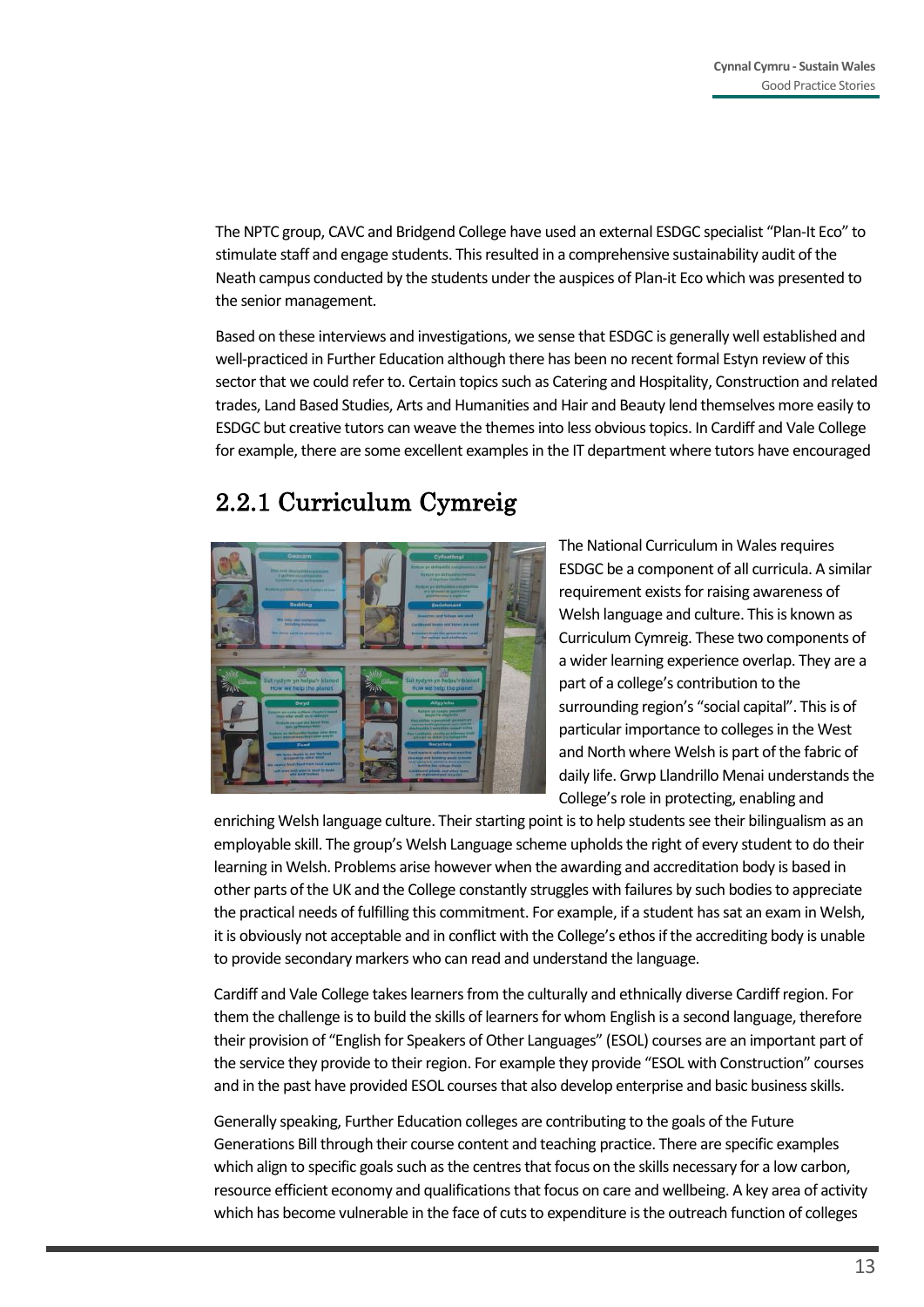that provides essential skills for hard to reach groups and literacy and numeracy for adults. Other agencies may be able to step in and provide services where colleges cannot but it is beyond the scope of this study to verify whether this happening. We can report however that almost all of the colleges see community adult learning as a vulnerable part of their portfolio due to the cuts in public expenditure.

### 2.3 Facilities and Estates



The issue of environmental sustainability in the management of estates and facilities is core to the work of all the colleges featured in this report. Across the country, the Further Education estate contains a very wide variety of buildings – from the nineteenth century to modern, award winning eco-buildings. Examples of the award winning buildings include;

- Grwp Llandrillo Menai's teaching centre at Glynllifon, the Coleg Meirion-Dwyfor campus near Caernarfon, has won the 2012 All Wales *Local Authority Building Control Award for 'Best Educational Building.'*
- Pembrokeshire College's Innovation Centre won the 2008 BREEAM Bespoke Award for Wales.
- Coleg Gwent's Blaenau Gwent Learning Zone Campus was shortlisted for a Welsh Architecture Award in 2013 and was Highly Commended in the Community Benefit category of the 2013 RICS Awards.

Despite the challenges posed by some of the older buildings and an era of public funding cuts and college mergers, steady progress has been made in the last ten years. In many cases the colleges have benefited from expert advice. Cambria for example cites Arena Network and the Green Dragon scheme as motivation and a source of valuable advice at the start of its sustainability journey. Pembrokeshire College had provided incubator units for start-up business on its main campus. One of these was an energy and facilities advice company. They suggested staying on site twenty four hours a day and in doing so identified a number of wasteful practices that were contributing to an energy and water–use base load.

All the colleges report that in the early days it was relatively easy to make significant savings simply by addressing bad practices that were indicative of the culture that pervaded in the twentieth century. External funds played an important role: NPTC group made use of Salix funding and a number of the colleges benefitted from Welsh Government funds provided through the Advanced Metering Monitoring and Targeting project. Both of these funding programmes were administered by the Carbon Trust.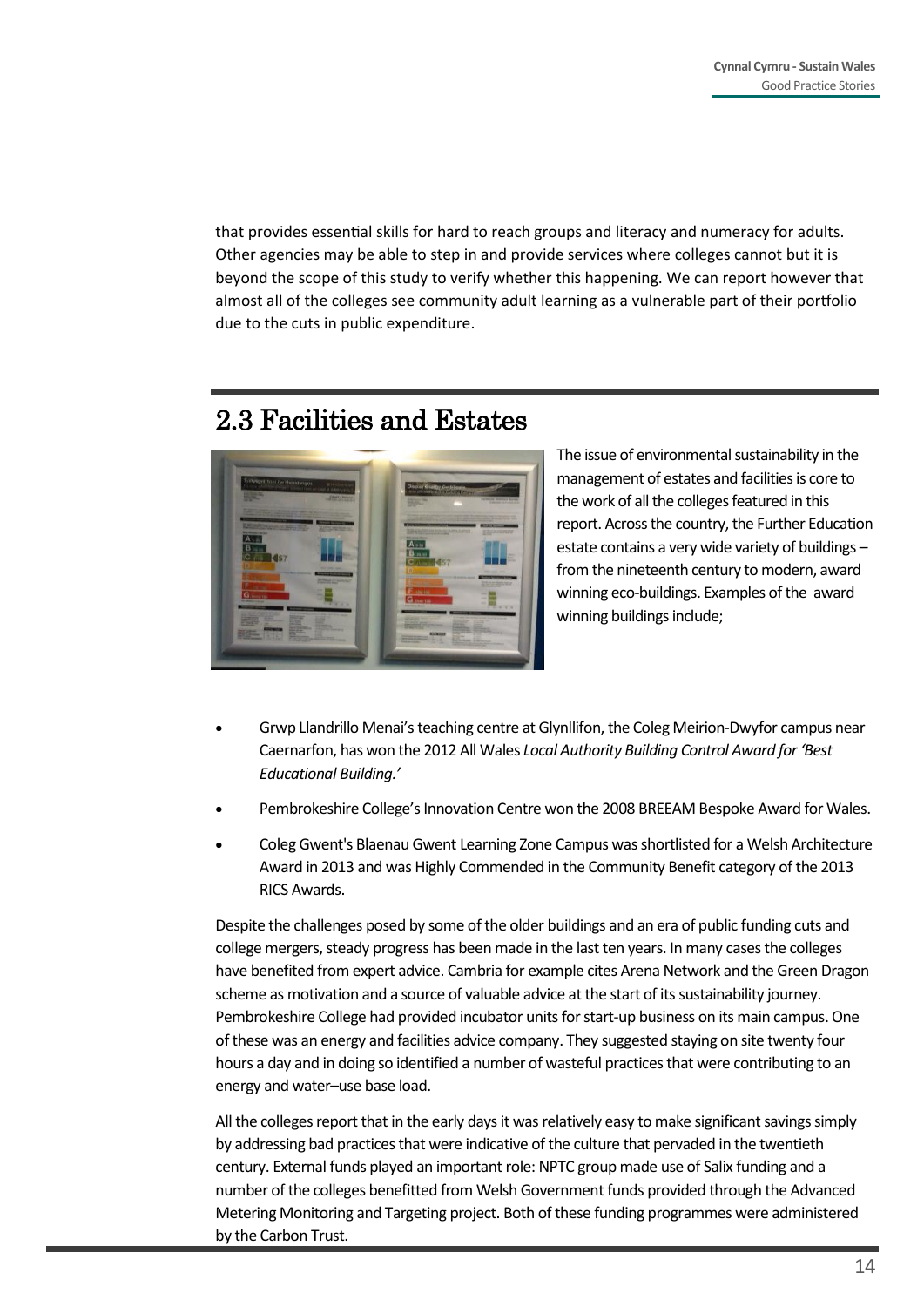

Since the early two thousands however, it has become increasingly challenging to maintain the same level of gains but this should be seen as a sign of success: all the basic improvements have been made and subsequent savings in energy, waste and water will only be made through innovative new technology. The impact of cuts however is generally restricting further innovations. Sustainability improvements are integrated

into the schedule of maintenance but in the words of Colin Heffy, Facilities and Estates Manager for the NPTC Group, "we are treading water" and what budget is available is targeted at basic maintenance and upholding minimum legal standards. Even so, the colleges generally take a long-term, principled approach to investment and are prepared to consider long payback periods if an improvement has clear environmental and social benefits.

Ian Rowe, Health Safety and Environment Manager for Gwent College reflects,

There's a whole list of things we wanted to achieve but you need to know where the big wins will come from  $-\text{get}$  those in place then concentrate on the other things and be realistic. So for example it's more sensible to encourage video conferencing and Skype than to expect large numbers to start cycling to work. We plan and integrate sustainability actions into the design before we start something – materials, supply chain, waste – it's part of the process as well as the ultimate aim."

Even in an era of cuts, behaviour change programmes continue to play their part and in fact become even more relevant as budgets shrink. Ian Rowe has observed that colleagues working in the newer "green" buildings seem to have a greater capacity for pro-environmental behaviours. They appear to be responding to the values which have informed the design and function of the building in which they work. It also seems that Gwent students coming from schools that have been active in the Eco-schools programme are bringing pro-environmental habits with them; while most colleges have had to persuade staff to give up personal waste bins for example, Ian has observed that some students arrive in college as first years expecting a waste segregation scheme and asking to be shown the location of bins for specific waste types.

Collectively, colleges are responsible for a huge area of land. Most of this will be grass that is mowed regularly but some colleges are waking up to the potential to put this land to more productive use. Grwp Llandrillo Menai own 200 acres of forest which is used in land based studies. Cuttings from this forest provide the wood chip for the biomass boiler in the Glynllifon teaching centre. Bridgend College has a specific biodiversity strategy which addresses management of open spaces and commits the college to planting species beneficial to pollinating bees and insects via the River of Flowers project. The management of green space could be one of the issues that colleges approach next having spent the last ten years improving the environmental performance of the buildings they occupy.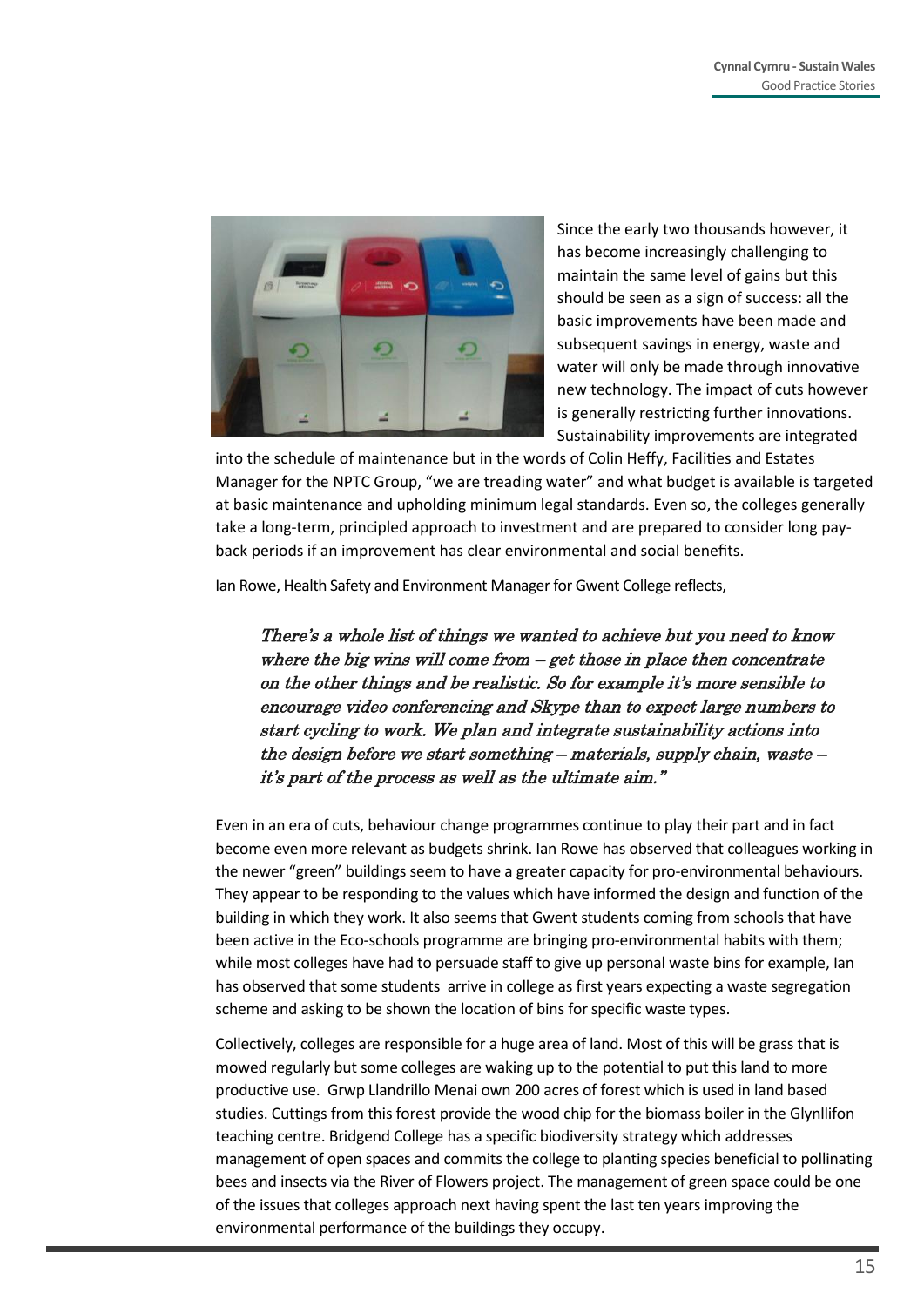#### 2.4 Student and Staff Wellbeing



All colleges maintain that students come first and that their services are 'student led'. Each college has a number of policies covering all aspects of student safety and wellbeing and each will have some method of seeking the views of students on a variety of college functions including the standards of teaching. Pembrokeshire and Cambria are both examples of colleges with a 'student parliament' and Pembrokeshire augments this with the use of the "Vocaleyes" software platform to capture feedback via the

intranet. Gwent also use the intranet with a "Buzz the Boss" facility through which students and staff can email complaints, ideas or praise.

In looking after their students and staff, colleges are providing an important role in delivering the wider well-being goals of the Future Generations Bill. Most of the colleges have schemes which address the physical and mental wellbeing of staff and students. These include cycle/walk to work promotions, staff buses, counselling services, point of delivery advice on healthy eating in canteens, healthy option menus, Health and Well-being weeks/days, free advice workshops, free and subsidised training, support for personal and professional development.

### 2.5 Measuring and Reporting



As explained above, for most colleges, the sustainable development journey started with a focus on environmental management. All of the colleges interviewed in this study have achieved Green Dragon level four in some of their estate. Grwp Llandrillo Menai, Coleg Cambria, Pembrokeshire, Bridgend and Gwent colleges have achieved level 5 for all campuses.

As the sustainable development concept is a holistic, systems level approach, it can legiti-

mately claim a huge variety of reporting mechanisms. It comes down to a choice by managers as to what should be left out. Things can get out of hand with hundreds of indicators being included in the sustainable development action plan and report. At a workshop held with Colleges Wales and the Estates, Facilities, Sustainability, and Health and Safety Managers in October 2013, we identified a large number of reporting mechanisms that FE colleges in Wales were using either as a mandate or voluntarily. Here are just some examples: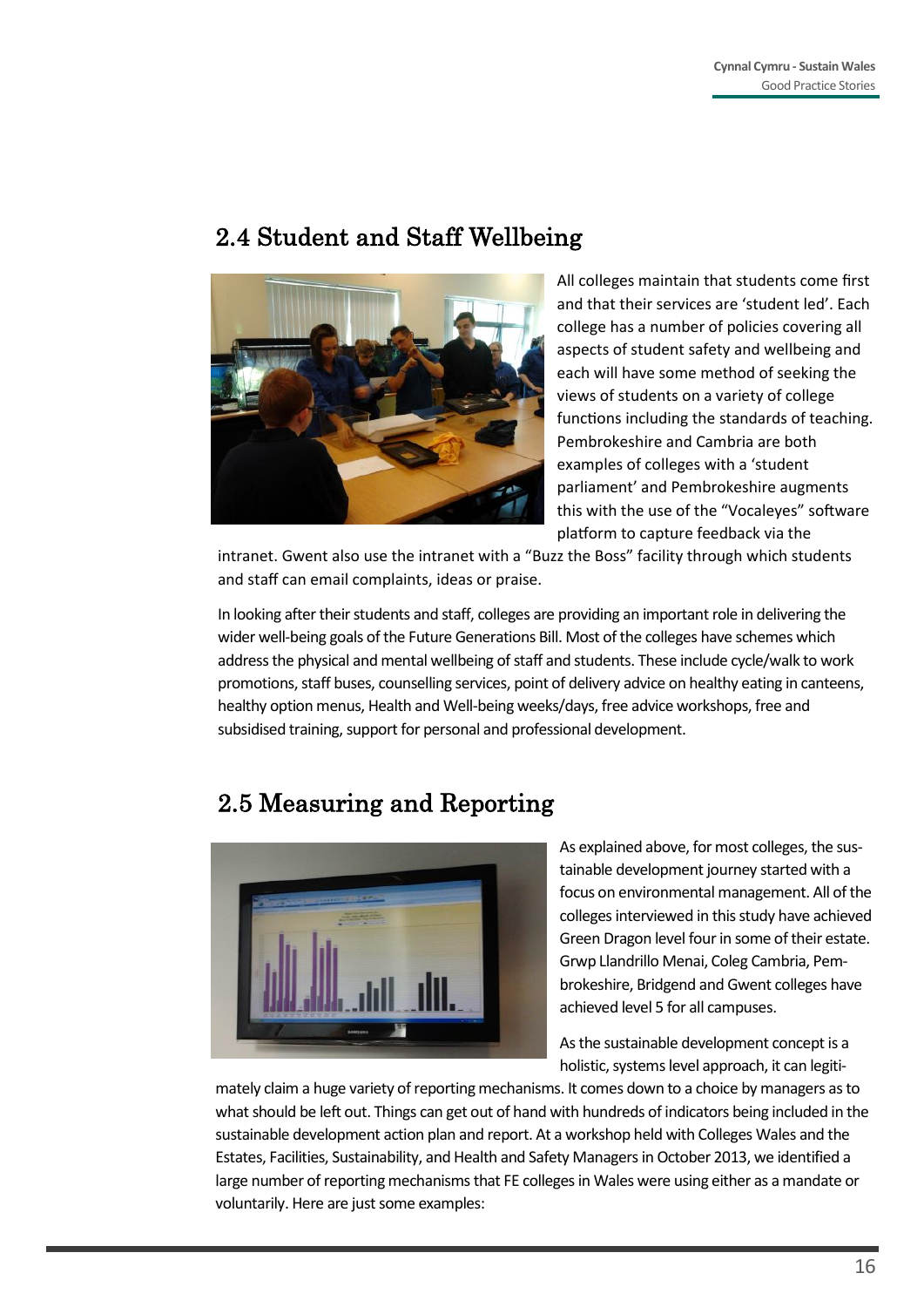| Examples of awards, standards, and reporting structures used by colleges |                                                         |               |  |
|--------------------------------------------------------------------------|---------------------------------------------------------|---------------|--|
| Green Dragon                                                             | Investors in People                                     | <b>BREEAM</b> |  |
| ISO14001                                                                 | <b>Energy Performance Certificates</b>                  | Riddor        |  |
| Estyn                                                                    | Wales Corporate Health Standard                         | E Mandate     |  |
| Green Gown Awards                                                        | Sustainable procurement - projects and capital bids     | DFES Code of  |  |
| <b>ROSPA</b>                                                             | Health and safety self-assurance exercise               | Tribal        |  |
| <b>EMAS</b>                                                              | <b>Green Travel Plan Awards</b>                         | <b>WFPC</b>   |  |
| <b>Financial Accounts</b>                                                | AoC (Association of Colleges) Beacon and Gold<br>Awards |               |  |

A number of the colleges reported that that for them there was an audit burden that required considerable resource – in other words, too much reporting. Since colleges are legally required to record data and be audited on a number of topics it makes sense that this mandatory data should form the basis of a sustainable development report. The big question and challenge is; *how do you place this in a sustainable development context so that it tells a coherent story?* This is an issue for all Charter signatories. We advise that an audit of reporting mechanisms should be one of the first steps an organisation takes: start with where you already are and build your sustainability report on that.

Bridgend College has grasped this challenge and has created a comprehensive Health, Safety and Environmental Management System for the time period 2010 to 2020 that links a set of **Visions** to **Outcomes** and **Indicators**. Under a set of operational themes such as "developing the curriculum and enhancing the student experience", "water management", "waste management" and "procurement", there are a total of 50 actions with associated target dates when the action will be completed.

Coleg Cambria has an over-arching set of 11 measurable Key Result Targets which form the basis of the annual report. Most of these are understandably focused on educational achievement but they also include measures of staff well-being, benefits to the local economy and impacts on the environment. Underneath these headline measures there are more detailed specific auditing processes such as the estates strategy and the Green Dragon audit. The College has published a "Sustainability Policy Statement" which comprises of 12 commitments which make broad reference to measurement and audit processes.

Coleg Gwent has received recognition at the UK level as a "highly commended" finalist in the Green Gown awards. This was in the "continuous improvement" category for which the College submitted evidence of the five year plan that had taken it from the position in 2007 where it had no formal management system to the point where it now operates an integrated management system that combines a unifying sustainable development vision with a set of core principles. Underneath this structure there are detailed reporting mechanisms such as ISO14001 (environment), ISO9001 (quality), Green Dragon (environmental sustainability), and BS OHSAS 18001 (health and safety).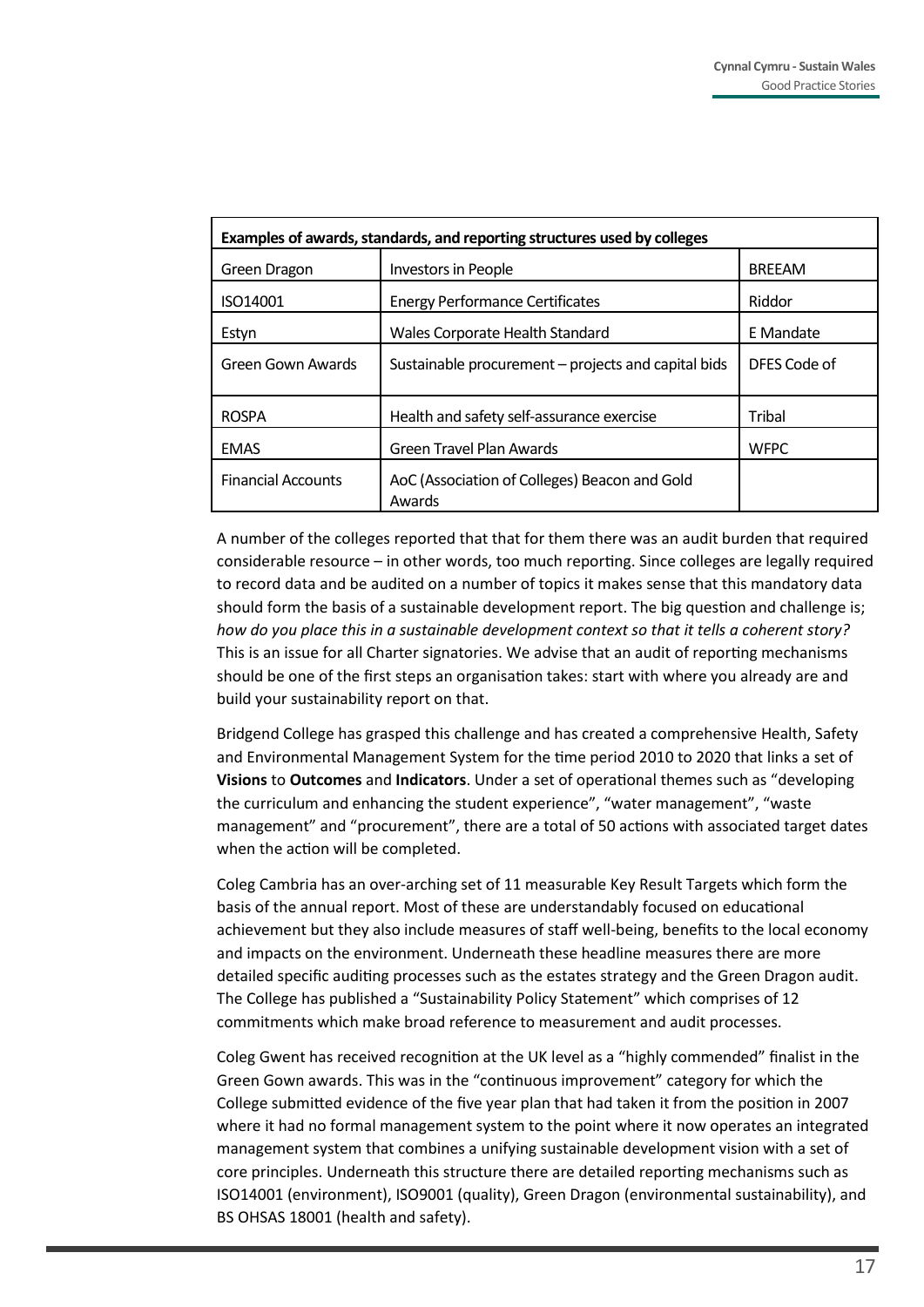It is clear that there is no one-size-fits-all approach to measuring and reporting on sustainable development. For some colleges the principles of sustainable development are implicit in its core management and reporting approach but the concept is not explicitly identified. Other colleges have a clear identification of "sustainable development" as a core organising principle and cross reference to the Brundtland Definition, global commitments and Welsh Government policy. We feel that One Wales One Planet and the Well-being of Future Generations Bill give all colleges a reference point and ideological compass which they can use both to their benefit as businesses but also in a way that benefits society as a whole. We think that these documents provide SD Charter signatories with a similar opportunity although we recognise that the larger organisations will have commitments articulated by head offices at a UK, European and global level.